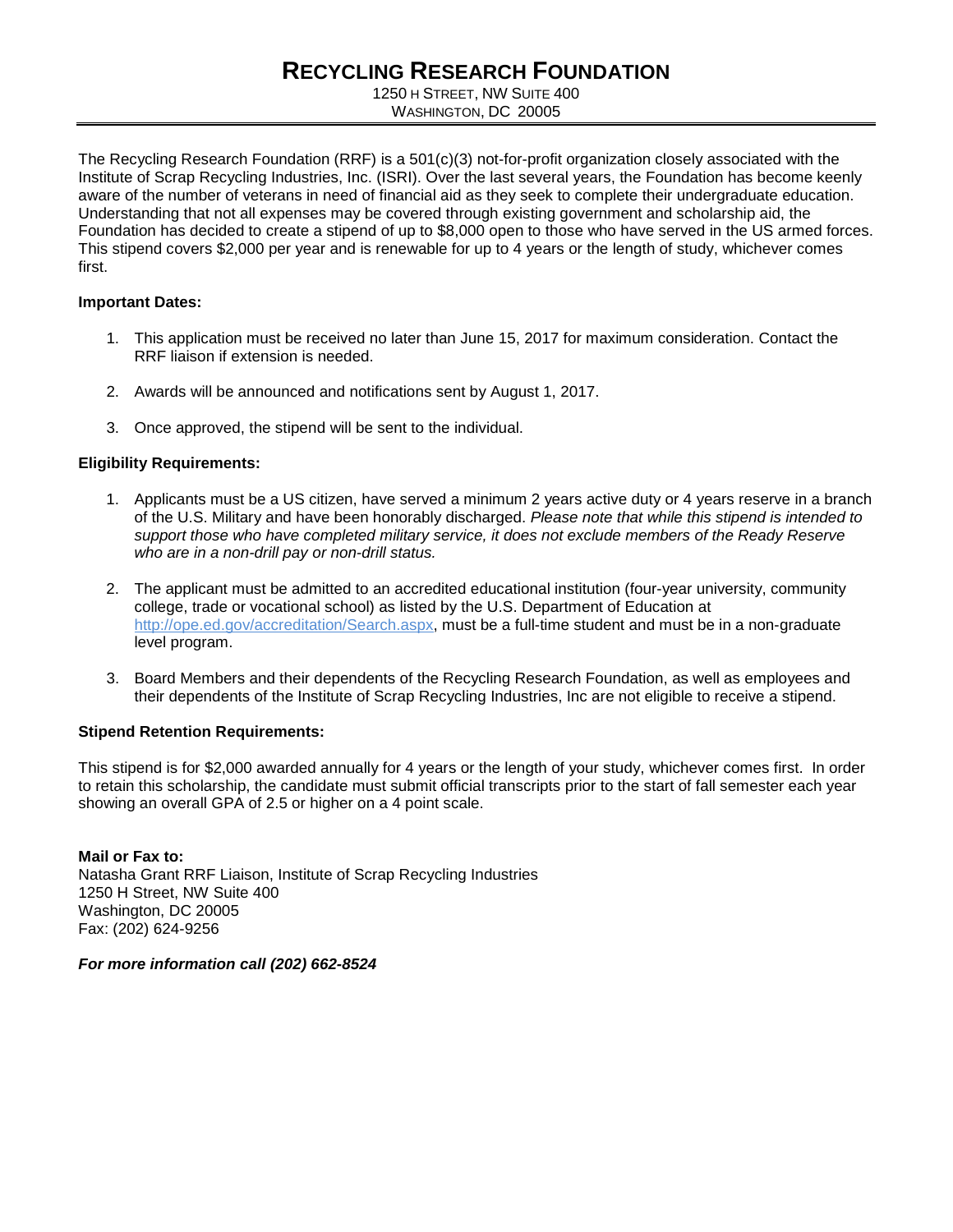## **Recycling Research Foundation Veterans Stipend Program**

## **Application for Stipend**

## PLEASE TYPE OR PRINT

## **I. Basic Information:**

| Name:          |        | Date of Birth: |      |  |  |  |
|----------------|--------|----------------|------|--|--|--|
| Address:       |        |                |      |  |  |  |
| City:          | State: |                | Zip: |  |  |  |
| Phone:         |        |                |      |  |  |  |
| Email Address: |        |                |      |  |  |  |
|                |        |                |      |  |  |  |
| Employer:      |        |                |      |  |  |  |
| Address:       |        |                |      |  |  |  |
| City:          | State: |                | Zip: |  |  |  |
| Phone:         |        |                |      |  |  |  |

| School you plan to (or are) attending: |        |      |  |  |  |
|----------------------------------------|--------|------|--|--|--|
| School ID, if applicable:              |        |      |  |  |  |
| Address:                               |        |      |  |  |  |
| City:                                  | State: | Zip: |  |  |  |
| Field of Study:                        |        |      |  |  |  |
| Fall semester tuition due date:        |        |      |  |  |  |
| Annual tuition amount:                 |        |      |  |  |  |

### **Additional Stipends and Financial Aid:**

Please list any additional stipends and financial aid (non-loans) that you know that you will receive (per year) and any you hope to receive (per year). Add additional pages if more room is necessary.

| Stipends/Financial Aid: Already Received |   | Stipends/Financial Aid: Hope to Receive |    |  |
|------------------------------------------|---|-----------------------------------------|----|--|
|                                          |   |                                         | \$ |  |
| 2                                        |   | 2.                                      | \$ |  |
| 3.                                       |   | 3                                       |    |  |
| -4.                                      |   | 4.                                      | S  |  |
| -5.                                      | œ | 5.                                      | S  |  |